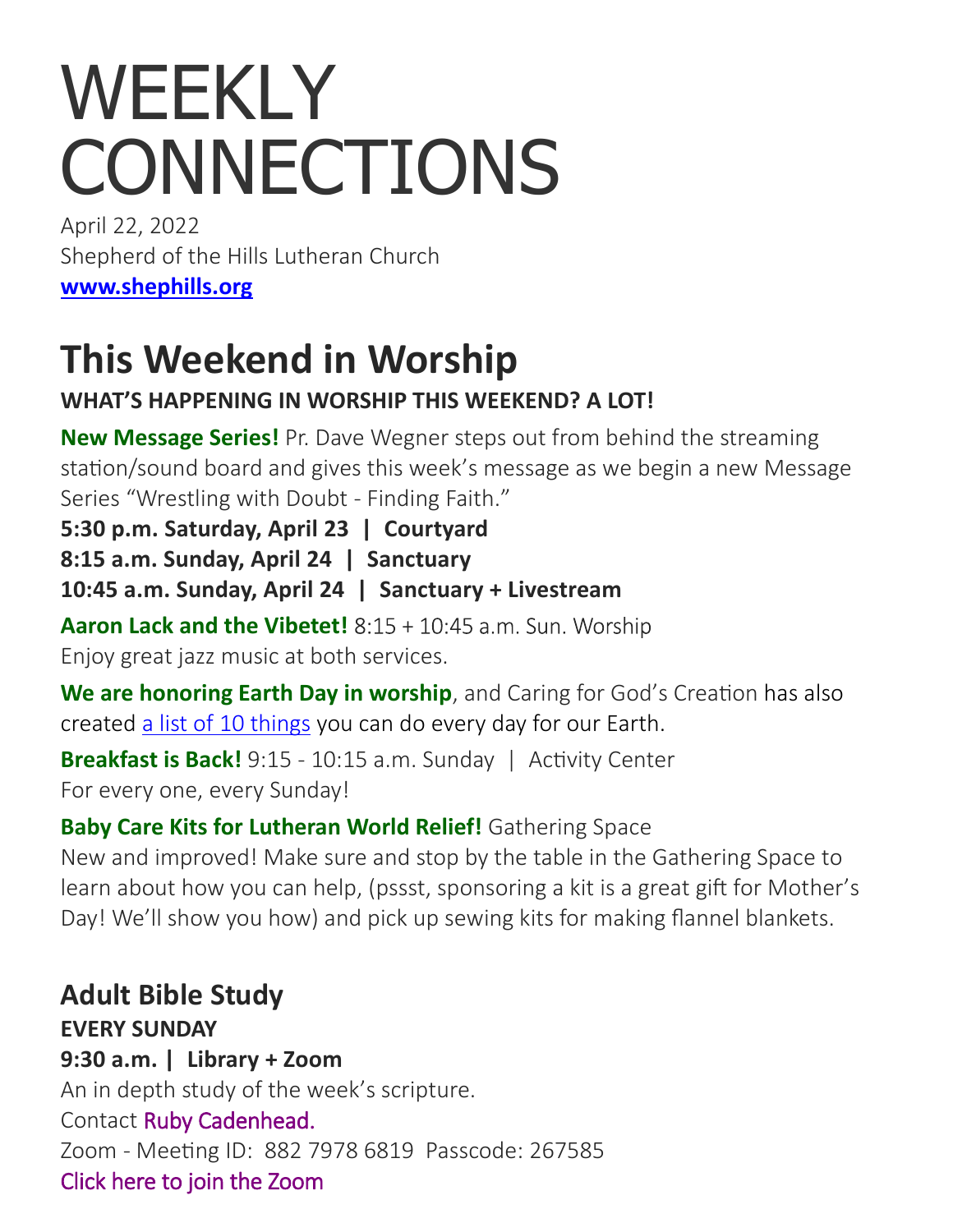# **High Five for Children + Families EVERY SUNDAY**

**9:45 a.m. | Courtyard**  Faith formation and worship all wrapped up in one! Contact [Pr. Lauren.](mailto:lauren@shephills.org) Go to Realm Events or the website for details and more events!

# **Calendar Events**

**Bible Studies RESUME THIS WEDNESDAY, APRIL 27 7:30-8:00 a.m Early Risers Bible Study | Zoom 10:30 a.m. Wednesday Bible Study | Library + Zoom**

### **Readers' Heaven NEXT THURSDAY, APRIL 28**

#### **7:00 p.m. | Library + Zoom**

Norma Smith will lead the discussion on [Nannaville: Adventures in](https://www.bookpeople.com/book/9780812985917)  [Grandparenting](https://www.bookpeople.com/book/9780812985917) by Anna Quindlen. It's a lively, beautiful, and moving book about being a grandmother. Join us!

# **Cancer Support Group**

#### **THIS TUESDAY, APRIL 26 (FOURTH TUESDAYS)**

### **6:00 - 7:30 p.m. | Library + Zoom**

Email [Sandy Smith](mailto:texas.sandysmith@gmail.com) or call 512-569-6453. Sandy is also available between groups to serve as a resource to individuals and their families. More details under Events in Realm.

# **PALS (Parents of Addicted Loved Ones) EVERY MONDAY 7:00 - 8:30 p.m. | Library**

The free weekly meetings for parents and family members (over the age of 18) of loved ones who struggle with addiction are held on Monday evenings from 7 to 8:30 PM in the library at Shepherd of the Hills Lutheran.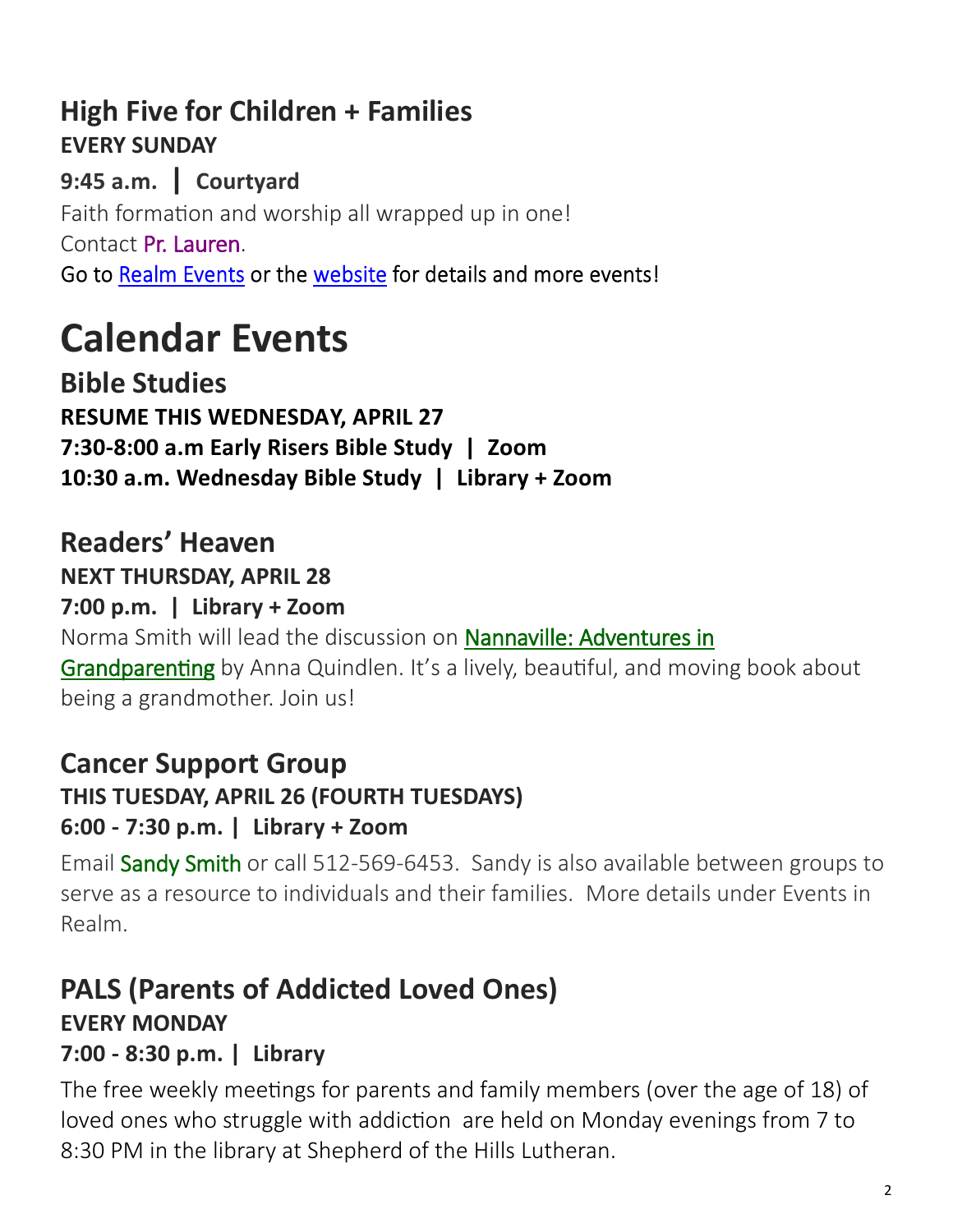For more information about this group and others in the surrounding Austin area and other cities, visit the website, [www.palgroup.org](http://www.palgroup.org) You are not alone!

# **Gather Us In SUNDAY, MAY 1 12:15 - 1:30 p.m. | Library**

Interested in learning more about our community of faith? Join us for Gather Us In, a time for potential members to get to know one another, the Shepherd of the Hills story, and the people who make up our great community! Lunch will be provided, and childcare, too, if needed! There is no expectation of joining the church; we simply hope to get to know you better and answer any questions you may have about life at Shepherd. Please contact Amanda Forsberg, Ministry Coordinator, at [amanda@shephills.org](mailto:amanda@shephills.org) if you plan to attend.

# **Save the Date**

# **All Church Serve**

**SATURDAY, MAY 21**

### **9:00 a.m. - 12:00 p.m. | Butterfly Center**

It's time for sweat equity! Come join us in preparing the Butterfly Center for renovation-everything in it needs to be moved out!

There will be tasks for those with strong backs and those with not-so-strong backs...so come on out and join us as we move up and [BEYOND,](https://shephills.org/beyond/) building a future for our children!

They'll be breakfast if you get here early, but come at any time-

# **Butterfly Ground Breaking Ceremony**

**SUNDAY, MAY 22**

**Between Services | Butterfly Center**

More to follow, save the date!

# **Pentecost Festival**

#### **SUNDAY, JUNE 5**

# **Noon - 2:00 p.m. | Courtyard**

Come celebrate the birthday of the church, and our church, with lunch, music, playground time, crafts and MORE!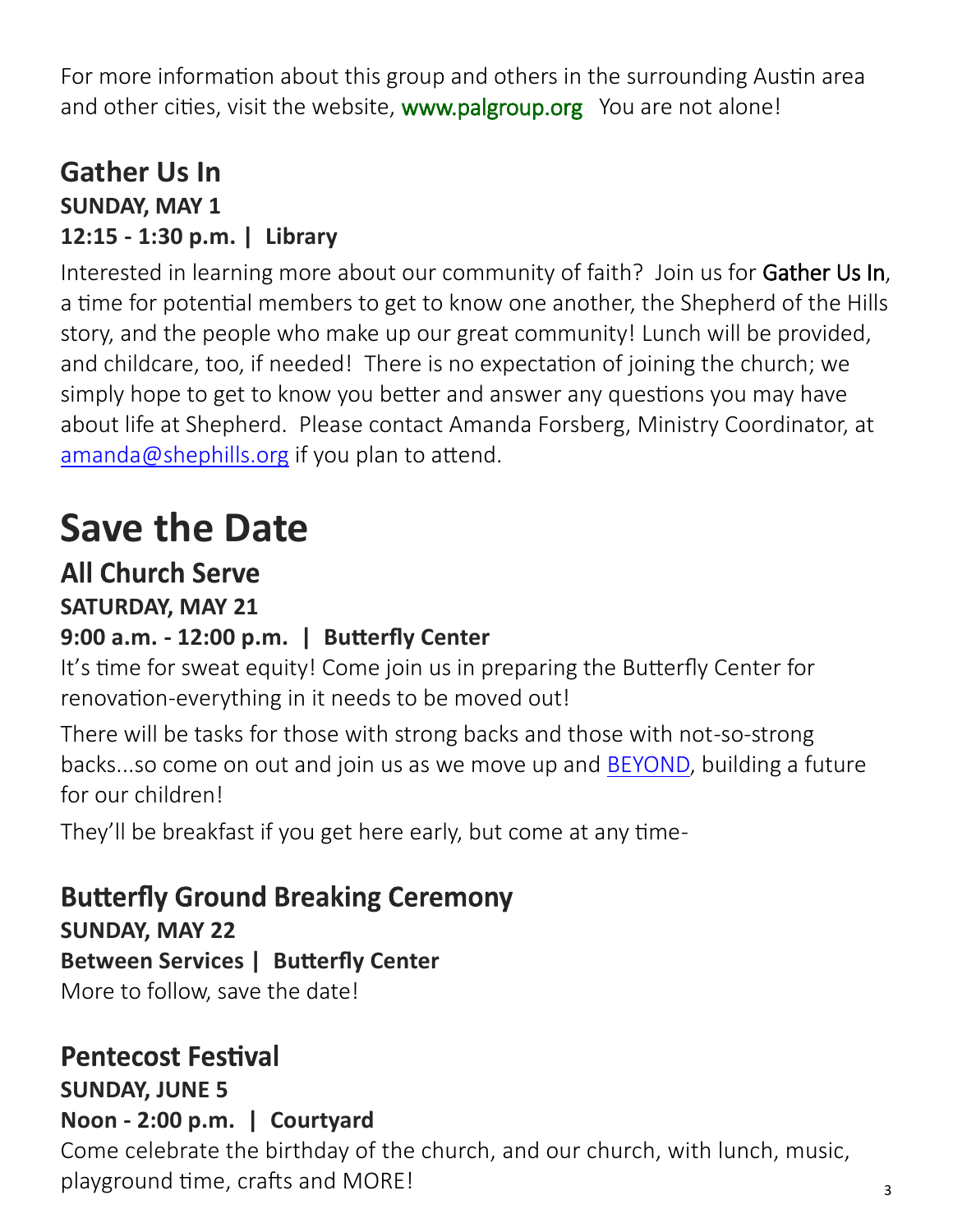# **Playground Parties**

# **Noon on Sundays, June 26, July 10 + 17, August 7**

#### **Courtyard + Playgrounds**

Let's get to know each other! We provide lunch and supervised playtime so parents can relax and have fun too.

# **Sunday Funday for Youth BEGINNING JUNE 5**

#### **6:30 p.m. on Sundays (High School + Middle School)**

Time for some summer fun! We'll grab some dinner and enjoy some of the great things to do in Austin.

# **ShepHills Day Camp for Kids**

**JULY 11 -15** 

### **9:00 a.m. - 2:00 p.m. (Kinder thru 5th)**

Trained counselors from Camp LutherHill lead camp activities onsite that foster faith and most of all, fun!

[Register](https://onrealm.org/shephills/PublicRegistrations/Event?linkString=YTNlZGFiMzItNDVhYi00ZGEyLTkxMDAtYWU0NjAxNWM5NzYx) **here** today!

# **"HEARD" Returns!**

#### **This June, stay tuned for dates and times.**

Let's continue learning about inclusion as we look forward to conversations with invited guests that give voice to people of color.

# **There's more! Find it on:**

**[www.ShepHills.org](https://shephills.org/events/)**/**events, the Realm Events Calendar,** or email **[sheep@shephills.org](mailto:sheep@shephills.org)**

# **Memorial Service for Don Gaskin**

### **SATURDAY, APRIL 30**

#### **4:00 p.m. | Sanctuary**

Don Gaskin passed from this life to life eternal on Thursday, April 21. We hold in our prayers Don's wife, Sandy, as well as Don's children, Heather and Jay. A memorial service celebrating the life of Don will be held next Saturday, followed by a light reception in the Activity Center.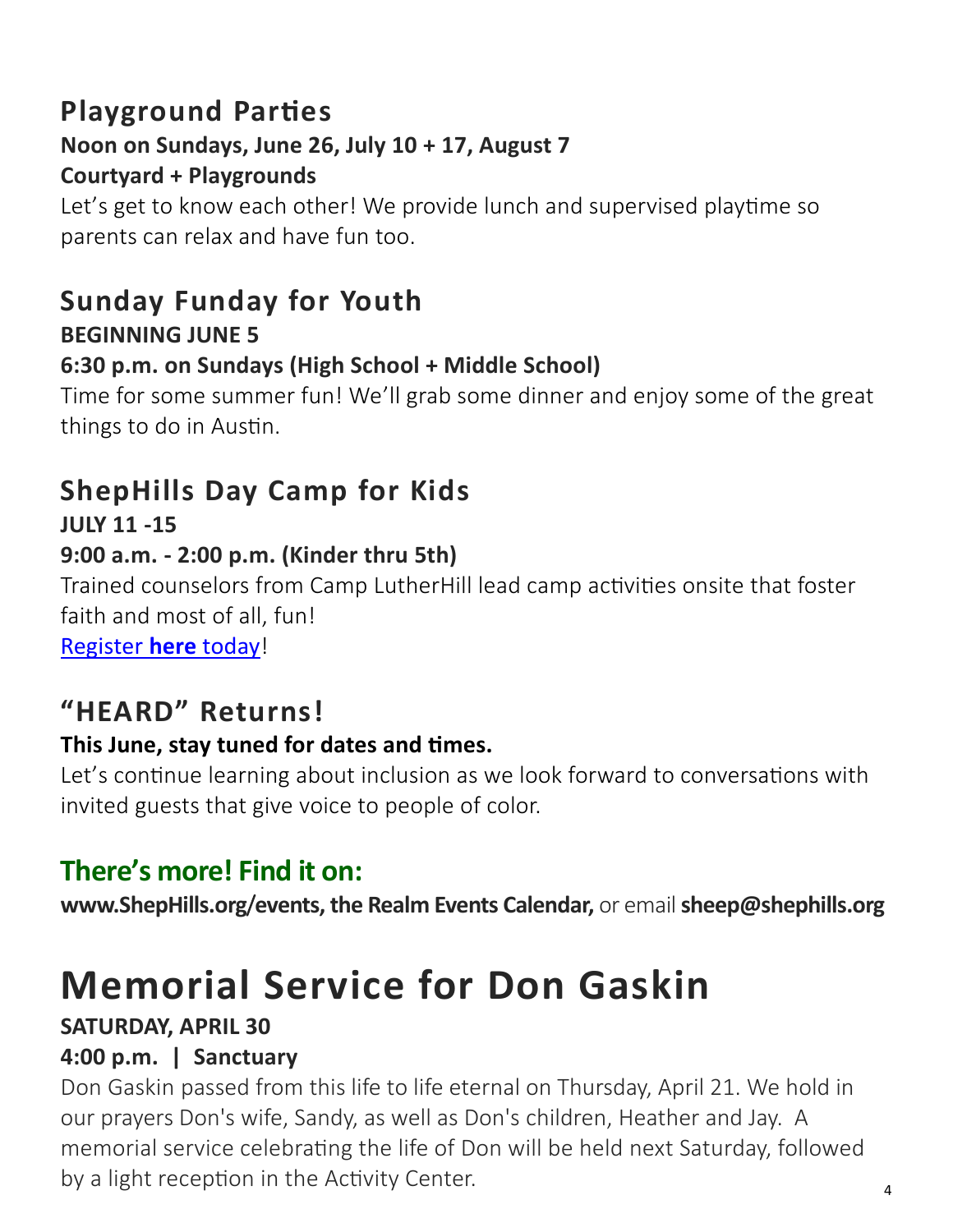# **Giving**

# **LWR Baby Care Kits are Back!**

Baby Care Kits are back and better that ever baby! To make things easier for all of us, we will be buying most things in bulk and asking people to please sponsor a kit for \$50, or make a contribution of any amount to the **Babycare-[LWR Fund](https://onrealm.org/shephills/give/babycare-lwr)**. Stop by the table in the Gathering Space for everything you know and need!

**\$50 will buy one kit consisting of:** 2 t shirts, 2 diaper pins, 4 cloth diapers, 2 pairs of socks, 2 outfits/pajamas, 1 hand towel, 2 bars of soap, 1 hooded sweatshirt, and 2 blankets.

**We still need** your beautiful handmade baby blankets so please keep them coming. More receiving blanket kits are available in the "Gathering Space."

Any questions? Please contact [Kathy Gerhardt.](mailto:kathnmark@gmail.com)

# **Bread for All (BFA) Food Pantry Collection**

# **EVERY SATURDAY + SUNDAY**

**9:00 - 11:00 a.m. | Courtyard on Saturdays**

# **8:00 a.m. - Noon | Gathering Space on Sundays**

There has been a large uptick in new clients at BFA due to the rising cost of rent, food and gas. Please make it part of your weekly routine and drop off diapers and non-perishable food donations for Bread for All Food Pantry, a ministry of Austin City Lutherans.

# **Beyond Capital Fund Appeal**

**We have broken \$2 million! We have 113 households participating, and \$2,164,245 pledged!** [Click here](https://shephills.org/beyond/) to learn more and make your pledge. Want to give some sweat equity? Come to All Church Serve and help us. Learn more under Calendar Events. Thank you for being a part of our future!

# **Regular Giving**

[Click here](https://shephills.org/give/) to stay current with your giving or make a one-time gift. Thank you for giving freely and joyfully! If you would like to pledge, please use this this online [pledge card,](https://shephills.org/pledge/) or mail in a paper pledge card to 3525 Bee Caves Rd., 78746.